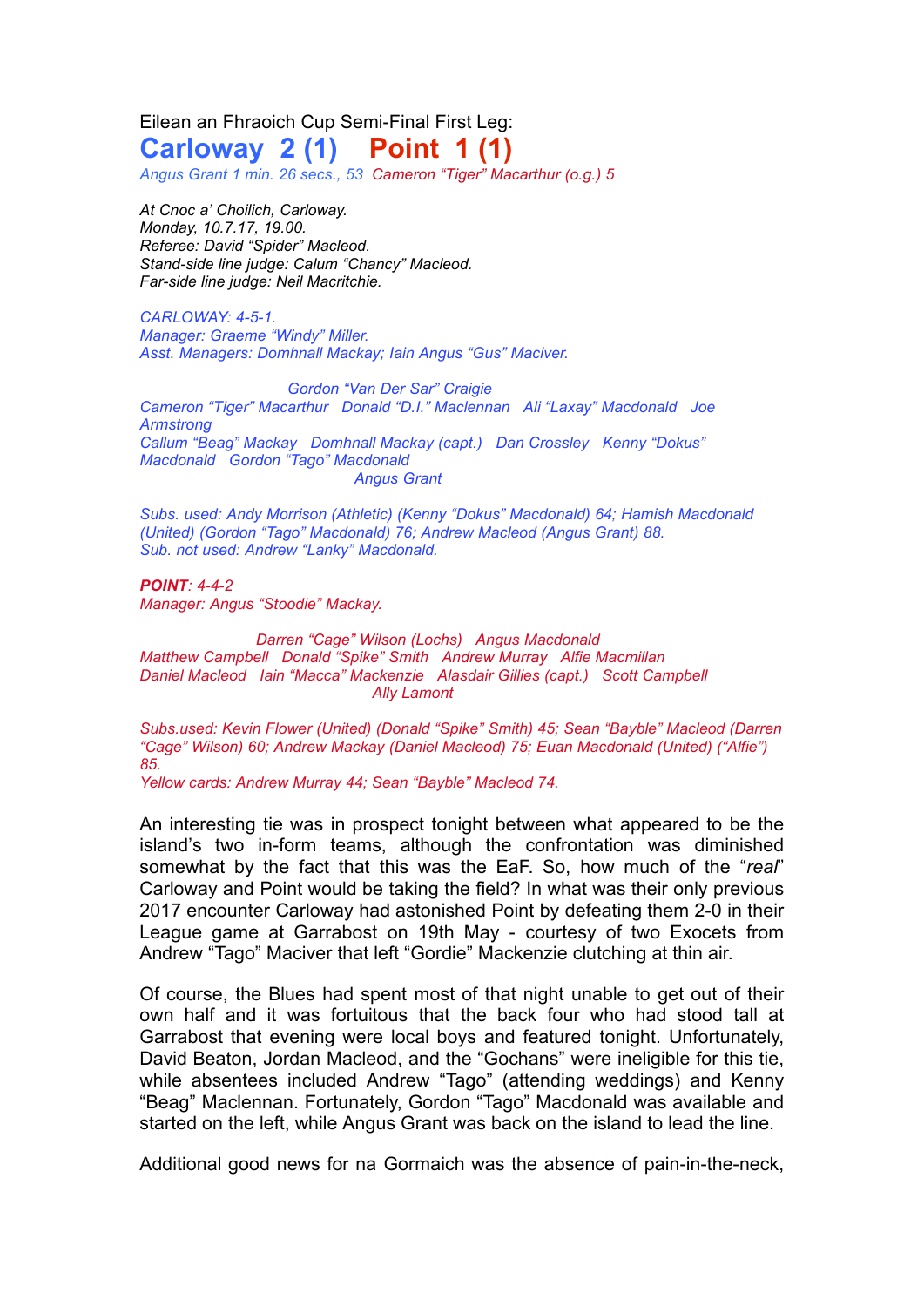Ally "Wally" Maciver, in an Arsenal strip, and also midfield *animateur*, Hugh Morrison, although major irritants, Andrew Murray and Angus Macdonald, were present in central and right midfield respectively to support Lochs' Darren "Cage" Wilson up front.

An added nuance to tonight's first leg worth considering was that the hosts were the present holders of the EaF Cup, winning it last year for the first time in its 84-year history, 4-2 versus Lochs, after falling at the final hurdle an incredible **SIX** times previously. Last season's triumph didn't come easy though. After seeing off Harris in Round 1, 3-0 away and 3-1 at home, Carloway went nap in the Semi-Final, thumping the Niseachs 4-2 at Fivepenny, then 5-2 at Cnoc a' Choilich, before being compelled to face perennial finalists Maroons - 15 times-winners in 27 final appearances - at Creagan Dubh, their home ground, of all places, in the Final. Nevertheless, last August, in near-Biblical conditions, the Blues waded through the gloom to a 1-0 half-time lead, thanks to a Grant opener, before surviving a Jim O'Donnell equalizer on the hour to storm into a 4-1 lead with goals from Graeme Mackenzie (o.g.), Eachainn Miller, and Kenny "Dokus" Macdonald, and staying strong despite Robert Mackenzie pulling one back just before the final whistle.

A clear, sunny evening, with no appreciable wind; a beautifully-cut pitch by George Spy: on a midsummer's evening, what more could you ask for? Against Lochs last Wednesday, Carloway had scored in 3 minutes 36 seconds. Tonight, they improved on that by over two minutes! After an initial skirmish in the centre circle, Mackay moved forward and fed "Dokus", breaking left. He combined with "Tago" to propel the ball down the line to Grant, who carried the ball forward, checked, then cut in to his right towards the corner of the box. As Gillies closed, he whipped in a low right-footer, which seemed to deceive the unsighted Lamont and crept home to his left (**1- 0**). Not quite rivalling Dan Crossley's 35-second opener at Barvas in April 2011, but they all count!

However, the explosive start was only half-over: in the fifth minute it was the Rubhachs' turn to surge forward through the middle and Murray managed to pick out Macdonald bursting forward on the right and cutting into the box. "Laxay" was on him and the two of them wrestled their way to the bye-line on Craigie's left where the wing-man managed to hold off his namesake and whip across a nasty, low, squared cross, 8 metres out. None of his teammates were close but "Tiger" wasn't to know that and was unfortunate enough to stick out his left foot to clear but only succeeded in whacking the ball iinto his own net, to "Van Der Sar's" right (**1-1**).

After 12 minutes the Blues had an opportunity to re-take the lead when "Dokus" won the ball on the centre line and lifted a glorious high breaker over the back-line for Grant to race clear and into the right of the Rubhach box. As Lamont approached, he chipped the neatest of lobs over his head but, unfortunately, it drifted a metre wide of the far post. Two minutes later yet another chance went begging, when a flowing move saw Crossley rocket off on a trademark run from just inside his own half to the right edge of the Point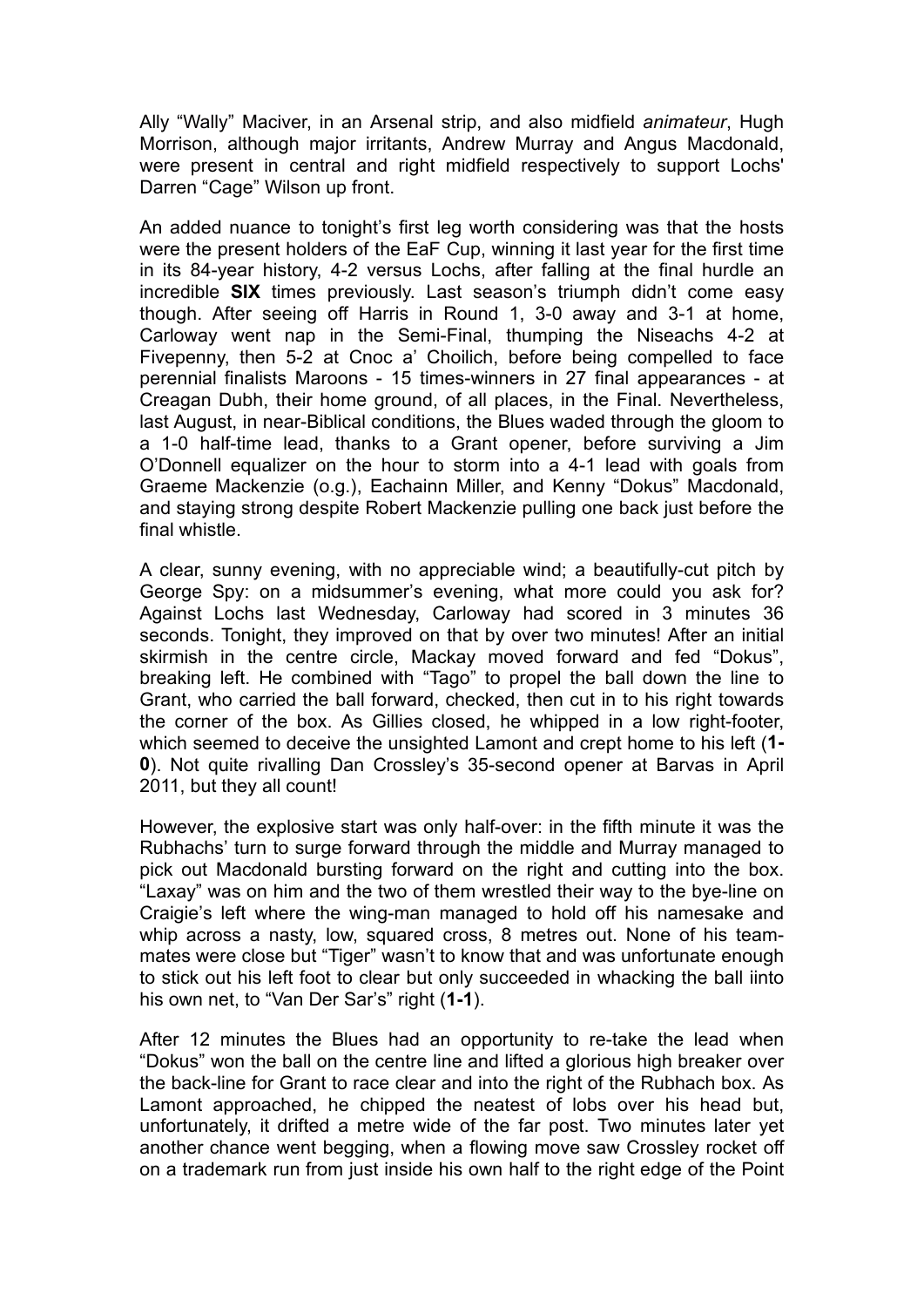box, before laying off the ball inwards to Grant, who helped it on under pressure to his left to the unmarked "Tago", 16 metres from goal. However, his measured lob landed on top of the centre of the net.

It was 36 minutes before the next "real" opening appeared when Mackay managed to win the ball midway within the Rudhach half, 10 metres in from the right touch-line. He then fired over a high diagonal which was touched on by Crossley outside the near-side of the box, and Grant reacted first by slipping inside "Macca" to send in an instant low drive but it whizzed a metre outside the near post.

Moments later na Gormaich almost lived to regret their profligacy when a raft of chances came Point's way. Murray, just inside the centre of his won half, tried to find Macdonald coming in on the right. He was intercepted by "Laxay" but his attempted clearance ricocheted back off the striker, wrong-footing the covering Armstrong, and the Point man ran through unhindered. Craigie was out like a flash but as he dived at the Point man's feet, Macdonald slipped the ball neatly to his right and watched it trundle slowly towards goal from 16 metres. However, the chasing Armstrong managed to catch the ball a couple of metres from the line and boot it away for a corner. The corner came over mid-high, ping-ponged back and forth off the ruck and broke to Daniel Macleod, but 8 metres out in front of goal, he mishit and the ball rebounded straight out to no. 12 just inside the centre of the box, but he in turn miscued his immediate shot into the ground and it trickled harmlessly past Carloway's left-hand post.

In 42 minutes the final chance of the half saw a "Dokus" free-kick, midway within the Rubhach half, on the Carloway left touch-line, come in high in the centre and eventually reach "D.I.", who flicked it onwards, but Matthew Campbell managed to block it inside his left-hand post, and boot it clear.

## **Half-time: Carloway 1 Point 1**

The first half had featured the now traditional scorching opening from the Blues, though it had been somewhat stymied by the unfortunate piece of bad luck at the other end. Thereafter, the assault had largely petered out, lacking the midfield powerhouse of "Pongo" to keep the drive on-message and the absences of Billy Anderson and Eachainn Miller loading all the requirements of creative imagination - and explosive pace - on the shoulders of Dan Crossley. Even though he had the more measured support of "Dokus", the combative aggression of Murray, "Spike", and Macdonald had to be countered also and, apart from the raft of chances for either side appearing just after the half-hour, the lack of fluency and cohesive movement which frequently manifest itself in EaF ties because of unfamiliar line-ups and strategies became more and more apparent.

However, this fragile equilibrium was swiftly shattered after the restart. In 53 minutes "Laxay" broke up a Rudhach attack just outside the centre of the Carloway box. Seeing an opening, he veered off leftwards on one of his regular dribbling runs which took him past a couple of half-tackles, rode his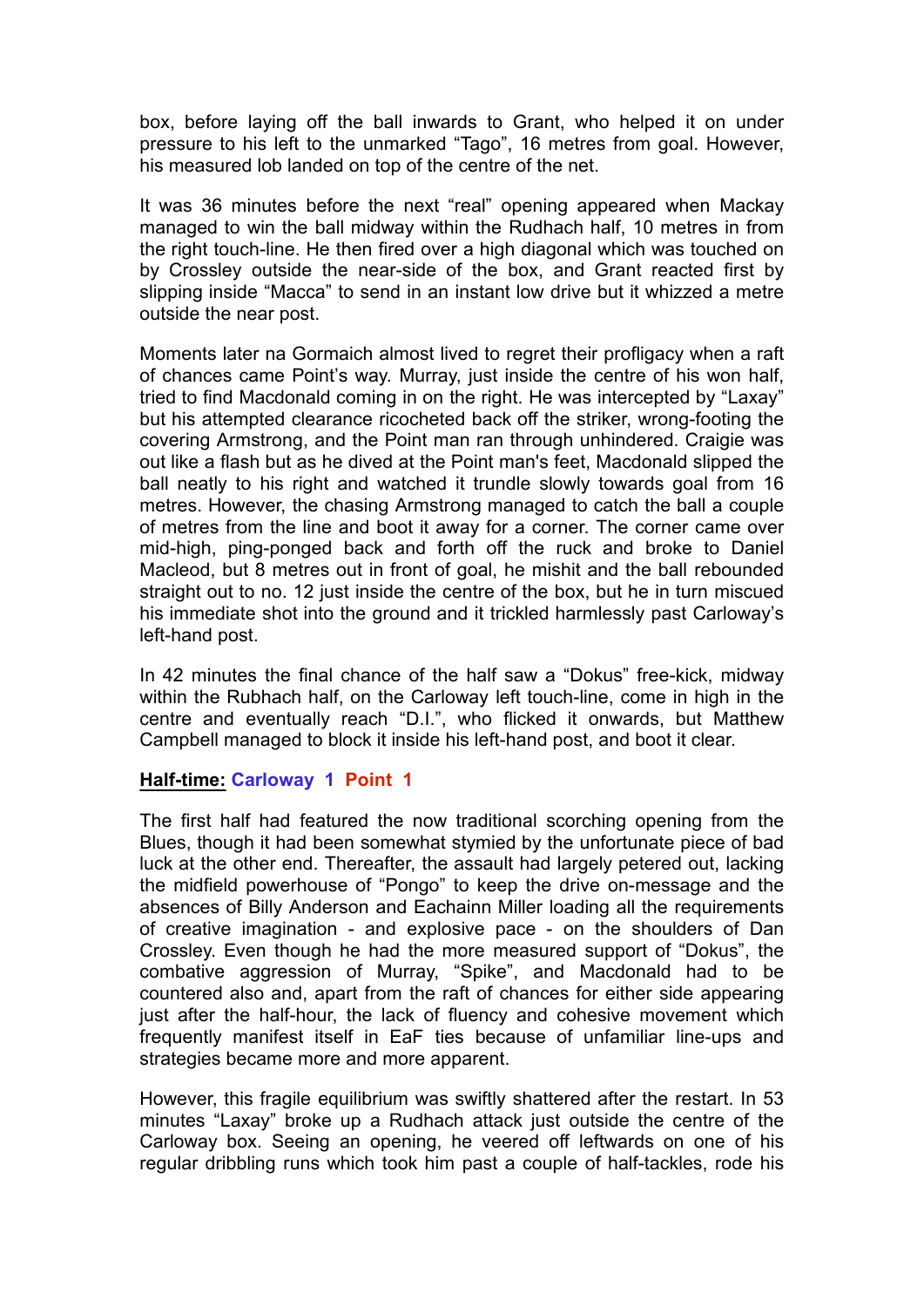luck through another two, lost the ball, won it back, and found himself eventually on the Blues' left touch-line, midway within the Point half. A swift interplay forward and back with "Tago" saw him check, then check back again, then a third time, before looking up and delivering a high right-footer swinging diagonally into the opposition box. Grant saw it coming and ghosted in behind the back, to the right of Gillies, and with the ball too far out for Lamont to race to cut out, met the ball perfectly a couple of metres inside the near side of the box to head the ball firmly over the approaching keeper and high into the right of his net (**2-1**). Beautifully struck and taken!

Five minutes later it was nearly three, when "Dokus", about to take a free-kick in the centre, midway within the Rubhach half, spotted the ace striker lurking on the edge of the box, to Lamont's left. He immediately stabbed the ball early and low to the right of the wall for Grant to react immediately and blast a searing right-footer against the left junction of bar and post and past.

Na Gormaich continued to press and in 61 minutes tenacious play by Callum "Beag" down the right took him past two defenders to supply Grant, moving into the near corner of the box. The ball ran ahead of him, broke back to him, and from 14 metres he sent in a low, vicious drive which Lamont did well to smother low, by his left-hand post.

Moments later, the visitors' Macdonald, now switched to the left, was sent clear behind "Tiger" but as the back closed,16 metres from the bye-line he whipped across a fierce, squared pass which the arriving Sean "Bayble" did well to meet, but its pace made it too difficult to control, and his first-time right-foot connect sliced away to the right. Ten minutes later, a Point corner from their right was headed on by "D.I." and cleared outwards to the Carloway left where Macmillan seized on it, made the bye-line, then delivered an inviting high cross into the box. Again, Sean "Bayble" saw it coming but couldn't get the angle right on his header and the effort whizzed a metre wide of Craigie's left-hand post.

The pace of the game was markedly slowing as if both sides were subconsciously remembering that a close score left options open - for both next week at Garrabost in the second leg and it was the 80th minute before the Blues threatened again. Crossley trickery on the left, *á la* Wiltord twisting and turning, allowed him to make midway within the Rudhach half and slot a perfect ball low through to Grant , turning to his right into the box, but Lamont got down well to touch his low right-foot drive past the far post. Three minutes later the final opportunity of the game arrived when Campbell raced down the left touch-line, then, midway within the Blues' half, he played a low diagonal into "Bayble", 20 metres from goal in the centre, but his first-time right-footer flew a metre wide of "Van Der Sar's" left-hand post.

## **Full-time: Carloway 2 (1) Point 1 (1)**

So, half-time in this Semi-Final and still everything to play for. Any advantage is welcome, especially when a visit to Garrabost is next up. However, knowing that it will not be the full-strength Point that is to be faced does help, even